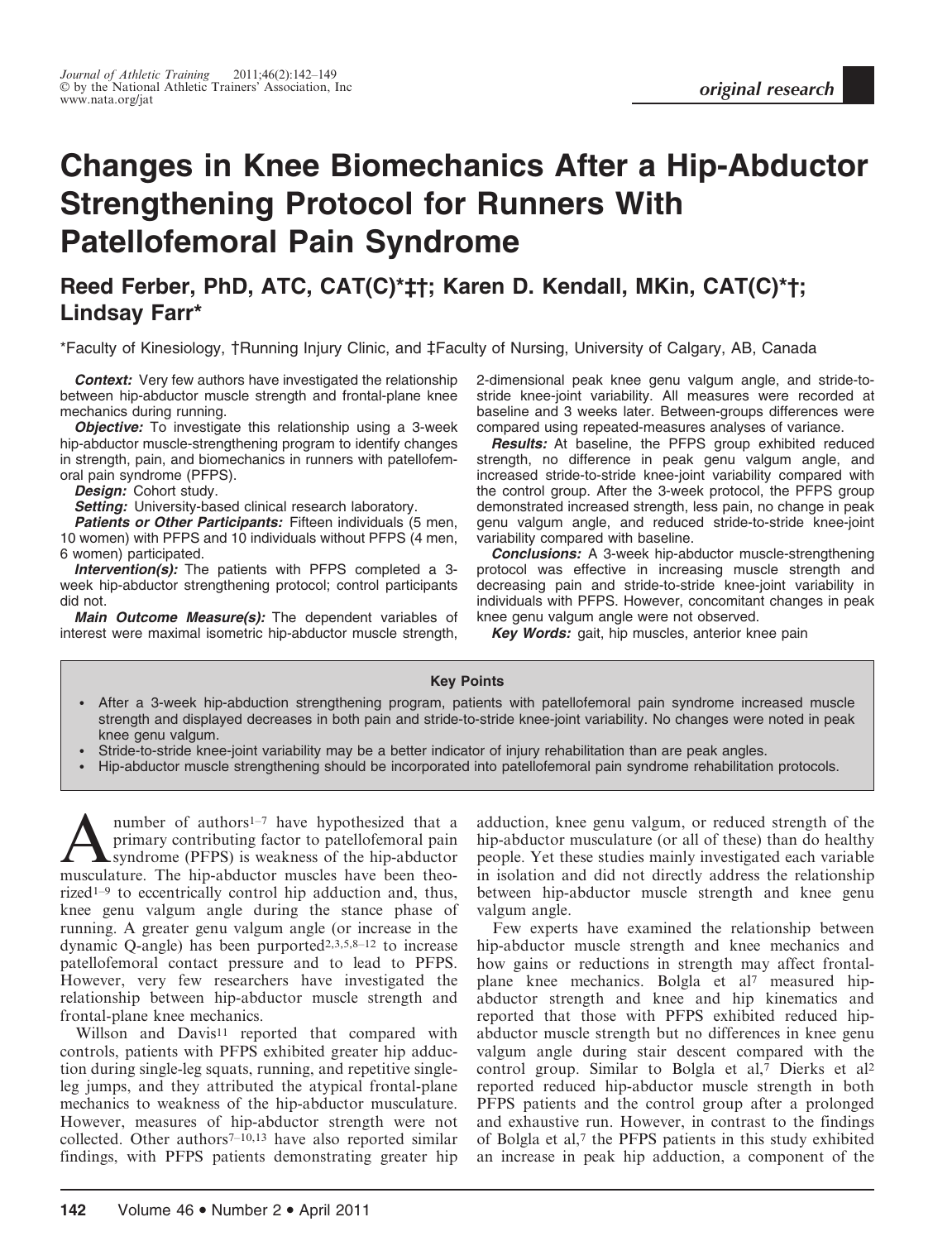knee genu valgum angle, over the course of the run, compared with healthy runners. Recently, Snyder et al14 reported that after a 6-week hip strengthening protocol, healthy female runners exhibited a 13% gain in abductor strength, but the hip-adduction angle during running increased by 1.4°, contrary to their hypotheses and the results of previous studies. Moreover, to date, no authors have specifically tested whether improvements in muscle strength would lead to a reduced peak knee genu valgum angle for runners with PFPS. Thus, based on the conflicting results of these studies, further investigation into the relationship between hip-abductor muscle strength and knee mechanics is warranted. In light of these contradictory findings in the literature, it may be worthwhile to examine the relationship between hipabductor muscle strength and knee mechanics using a more novel approach.

Previous authors<sup>15-21</sup> have suggested that movement variability may be an important consideration with respect to injury prevention and rehabilitation. However, one must first define movement variability. When a motion is performed repeatedly, as in the stride-to-stride pattern involved in running, and even when the goal of the motion remains constant, the exhibited kinematic movement pattern varies among strides.17 The overall movement goal of running would be an example of global variability, which has been defined as a combination of between-limbs or within-limb kinematic patterns for the purpose of a movement goal or, for example, in response to balance perturbations. In contrast, local variability has been defined as the coupling or relative angles between joints or segments.15

Stride-to-stride variability in joint movement patterns during locomotion can be both beneficial and harmful depending on the global or local variability measure used. For example, increased stride-to-stride variability in stride length18 and stride time,19 both measures of global variability, have been associated with an increased risk of falling. With respect to local variability, in 2009 Drewes et al20 reported less coordinated rearfoot-shank segmental coupling in those with chronic ankle instability, and McKeon et al<sup>21</sup> observed a decrease in rearfoot-shank segmental coupling variability in individuals with chronic ankle instability after a 4-week balance-training program. Miller et al<sup>17</sup> suggested that during running, tibia-rearfoot and rearfoot-thigh segmental coupling variability was reduced, but knee-rearfoot coupling variability was increased in runners with a history of iliotibial band syndrome, compared with healthy individuals. Finally, Hamill et al<sup>15</sup> noted less variability in lower extremity movement patterns during running in patients with PFPS compared with healthy people. Thus, although there is some discrepancy in the literature, most researchers have reported that reduced variability is associated with running-related injuries, such as PFPS, and increased variability of movement appears to be necessary to allow for flexibility in gait mechanics in response to unexpected perturbations.

The purpose of our experiment was to investigate the relationship between hip-abductor muscle strength and frontal-plane knee mechanics. We sought to assess this relationship by using a 3-week hip-abductor musclestrengthening protocol to measure potential changes in strength, pain, and biomechanics in patients with PFPS. We operationally defined local, within-limb movement variability and quantified it as the change in knee-joint frontal-plane kinematic patterns across 10 consecutive footfalls (herein called stride-to-stride knee-joint variability). We hypothesized that at baseline, PFPS patients would exhibit reduced hip-abductor muscle strength, greater peak knee genu valgum angle, and decreased stride-to-stride knee-joint variability compared with the control group. After the 3-week rehabilitation protocol, we hypothesized that hip-abductor muscle strength would increase, pain would decrease, peak knee genu valgum angle would decrease, and stride-to-stride knee-joint variability would increase over baseline measures.

# METHODS

# **Participants**

We conducted an a priori sample-size power analysis  $(\beta = .20, \alpha = .05;$  desired effect size = 0.66) using variability in hip-abductor strength and knee genu valgum data obtained from pilot data and relevant literature.8,11,14,22 Based on this analysis, a minimum of 10 to 13 participants per group were needed to adequately power the study based on the variables of interest. Specifically, 10 individuals were needed to adequately detect differences in hip-abductor strength,11,14 and at least 13 people were needed to adequately detect differences in peak knee genu valgum angle,8,14,22 either compared with the control group or after a strengthening protocol. Each participant signed a consent form approved by the University of Calgary Conjoint Health Research Ethics Board, which also approved the study.

All participants were active recreational athletes running at least 30 minutes per day a minimum of 3 days per week. The PFPS group consisted of 5 men and 10 women (age =  $35.2 \pm 12.2$  years, height =  $1.65 \pm 0.34$  m, mass  $= 69.1 \pm 11.6$  kg). The control group consisted of 4 men and 6 women (age = 29.9  $\pm$  8.3 years, height = 1.73  $\pm$ 0.41 m, mass = 73.1  $\pm$  15.7 kg). The control volunteers were pain free at the time of testing, had no history of orthopaedic surgery, had not sustained a musculoskeletal injury in the past year, and did not meet any of the exclusion criteria.

The PFPS participants presented to the clinic and were assessed by the same certified athletic trainer for exclusion criteria. Exclusion criteria were consistent with those of Boling et al12 and included unilateral symptoms present for more than 2 months, self-reported clinical evidence of other knee conditions, history of knee surgery, self-reported history of patellar dislocations or subluxations, or current significant injury affecting other lower extremity joints. The PFPS injury assessment was also based on that of Boling et al12 and included anterior or retropatellar knee pain, with a severity of at least 3 on a 10-cm visual analogue scale (VAS), during at least 2 of the following activities and within the past week: (1) ascending and descending stairs, (2) hopping and running, (3) squatting or kneeling, and (4) prolonged sitting. The PFPS individuals also had to exhibit insidious onset of symptoms unrelated to trauma, pain with compression of the patella, and pain on palpation of patellar facets.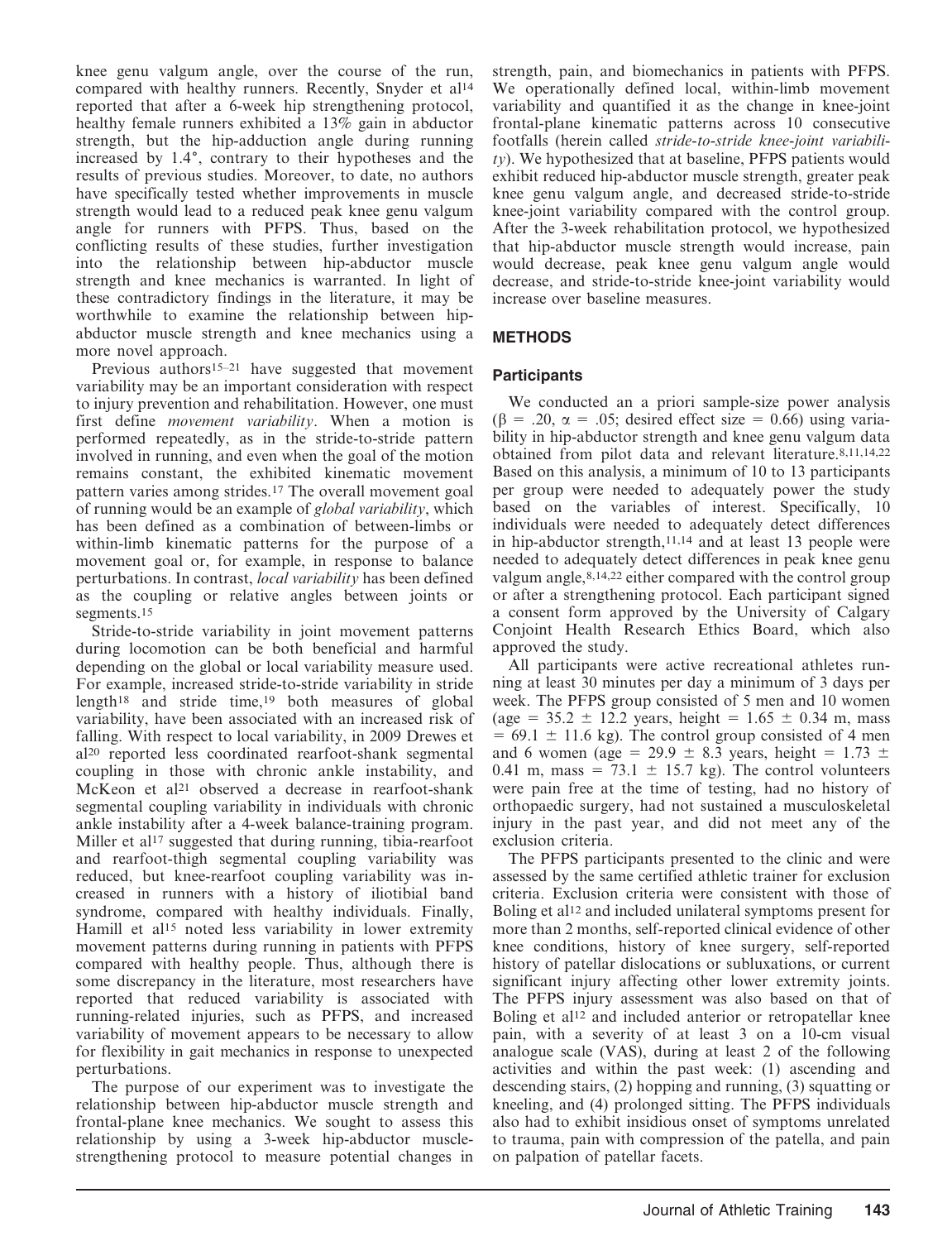# **Procedures**

Retroreflective markers were used to measure 2-dimensional (2-D) knee frontal-plane biomechanical motion. The markers were secured to hook-and-loop straps that were tightly wrapped around the thigh and shank to minimize movement artifact and along a line between the ischial tuberosity and the middle of the popliteal fossa and between the middle of the popliteal fossa and the Achilles tendon to represent the long axes of the femur and shank, respectively (Figure 1). After collecting a 1-second standing calibration trial, volunteers performed dynamic trials in which they ran on a treadmill (model TR 4500, Star Trac, Irvine, CA) for 20 seconds (approximately 30 footfalls) at a speed of 2.55 m/s. We chose this speed because previous authors2,11,15–17,23 have reported using similar overground and treadmill speeds. A 2-minute warm-up period provided time for accommodation to the treadmill and speed and to achieve a steady state of comfortable running before the 20 seconds of data were collected. All participants were familiar with treadmill running. The middle 10 consecutive footfalls were selected and analyzed from the symptomatic limb for the PFPS group and from the dominant limb for the control group.

Strength of the hip-abductor muscles was measured with the side-lying volunteer exerting a maximal isometric contraction for 5 seconds in  $30^{\circ}$  of hip abduction and  $5^{\circ}$ of hip extension.24 A force dynamometer (model 01163 manual muscle tester; Lafayette Instrument, Lafayette, IN) was used to measure force output. The dynamometer was placed immediately proximal to the lateral malleolus, and participants applied a maximal isometric force against a nonelastic strap for the ''make'' test method of strength testing.3 An initial familiarization trial was performed before the average of 3 trials was recorded; all trials were within a coefficient of variation of 10%. Body weight was measured using a standard digital scale, and force values were normalized to a percentage of body weight. Pain was measured using a 10-cm VAS. All measurements were taken at baseline and at 3 weeks for both the control and PFPS volunteers.

# Rehabilitation Protocol

All PFPS patients were given a 3-week hip-abductor muscle-strengthening protocol consisting of 2 exercises (Figure 2). These exercises were to be performed using a 5 ft (1.52-m) piece of Resist-A-Band (Donovan Industries, Inc, Tampa, FL) for 3 sets of 10 repetitions of each exercise, for each leg, daily over the course of the 3 weeks. The patients were instructed to move the involved limb outward for 2 seconds and inward for 2 seconds and to exercise both limbs using this common therapeutic protocol because the contralateral limb also benefits from the exercise.25 All PFPS patients returned after 7 to 10 days for a follow-up to log exercise program adherence and to have their exercise technique checked. If the sets and repetitions were being performed too easily, a piece of band offering greater resistance was provided. The PFPS participants were asked to refrain from any therapeutic treatments other than the 2 exercises, and all volunteers were encouraged to continue with their regular running schedule at their discretion. It is important to note that all



Figure 1. Retroreflective marker placement used for kinematic data collection.

PFPS patients were running on a regular basis at the time of data collection.

#### Data Collection and Analysis

Pain was measured using a VAS in which 0 indicated no pain and 10 indicated the most pain imaginable. The PFPS participants were asked to place a dash along the 10-cm line to indicate the average amount of pain experienced during the past week while running.

Kinematic data were collected using a 60-Hz camera (model GL2; Canon Canada Inc, Mississauga, ON, Canada). For all data collection, the camera was placed 1.2 m above the ground and 1.7 m away from the middle of the treadmill. A digital inclinometer (model 360; Smart-Tool Technology, Inc, Oklahoma City, OK) ensured that the camera lens was oriented parallel to the frontal plane of the laboratory and the participant and perpendicular to the treadmill platform. Raw marker trajectory data were filtered with a second-order, low-pass Butterworth filter at 10 Hz. Vicon Motus software (version 9.2; C-Motion, Inc, Rockville, MD) was used to digitize the markers and filter and to calculate 2-D angles. The kinematic data were analyzed for the stance phase and normalized to 101 data points. The stance phase was determined using kinematic marker data, with initial contact identified using a velocitybased algorithm applied to the posterior calcaneus, and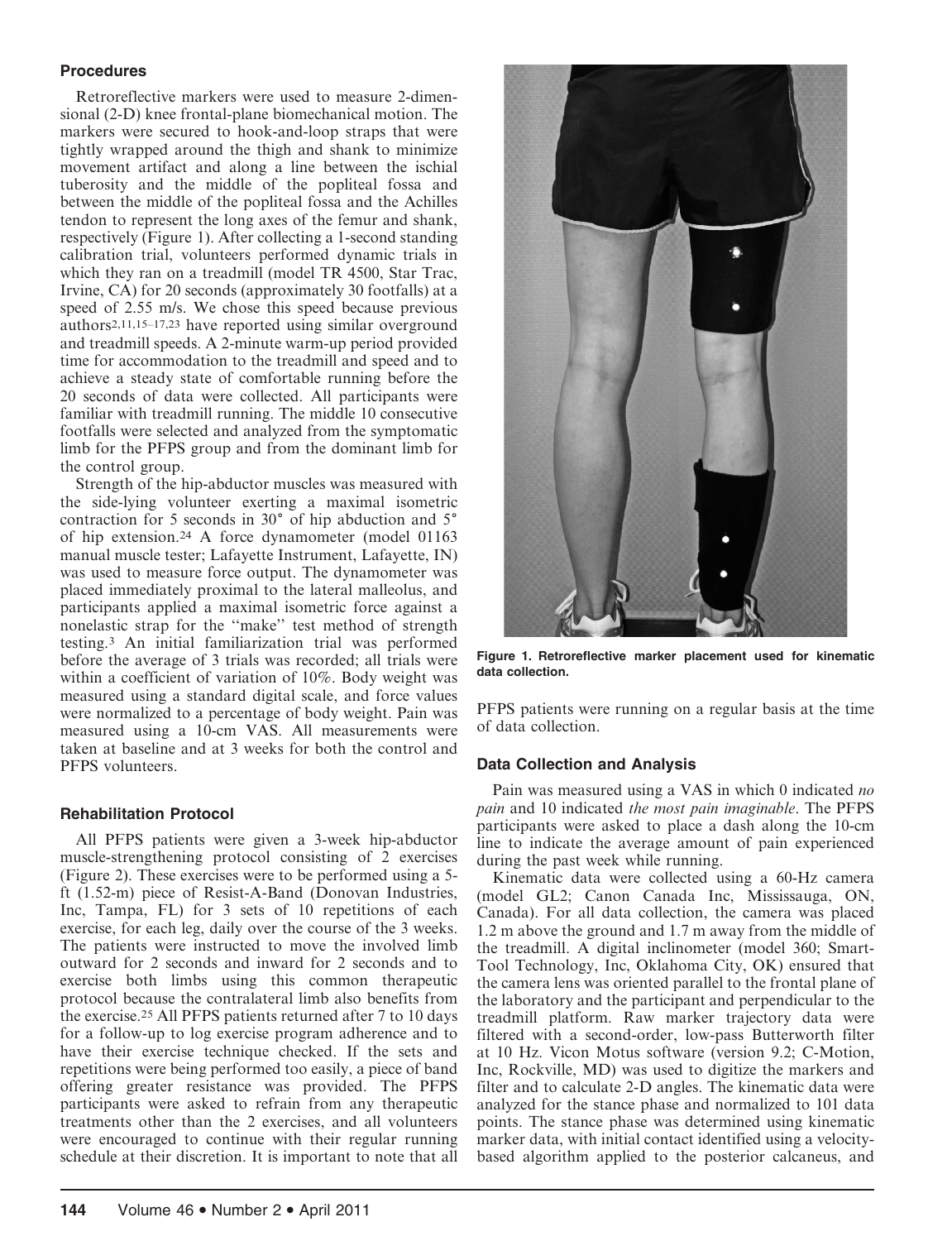

Figure 2. The 2 hip-abductor muscle-strengthening exercises performed by the patellofemoral pain syndrome group. A, B, In the first exercise, the patient moves the involved leg outward, keeping the knee straight. C, D, In the second exercise, the patient moves the involved leg back to a 45° angle, keeping the knee straight and the pelvis stable.

toe-off was defined with visual inspection.26 Maximal isometric hip-abductor strength measures were normalized to each volunteer's body weight.

The specific kinematic variables of interest from 10 consecutive footfalls used for statistical analysis were peak knee genu valgum angle and stride-to-stride knee-joint variability. Knee genu valgum angle was calculated as the angle subtended by the line connecting the 2 thigh-segment markers and the line connecting the 2 shank markers. The peak angle was defined as the largest valgus angle measured after footstrike and generally occurred during the midstance portion of stance. Previous authors have shown this 2-D approach to be valid (errors  $\leq 1.7^{\circ}$ ) and moderately reliable for side-step ( $r = 0.58$ ) and side jump ( $r = 0.64$ ) maneuvers, compared with 3-dimensional (3-D) methods,  $27$ and data from our laboratory show this 2-D measure to be valid (errors  $\leq 1.8^{\circ}$ ) and highly reliable compared with 3-D treadmill running data  $(r = 0.86)$ .

Measurement of knee frontal-plane stride-to-stride variability was based on earlier studies,28,29 using a Pearson product moment correlation coefficient on a stride-tostride basis over the 10 consecutive footfalls. Specifically, the temporal pattern of knee genu valgum for the first footfall was compared on a point-by-point basis with the subsequent footfall (ie, footfall 1 was compared with footfall 2) for all 101 points of data and across the 10 consecutive footfalls. Thus, using this method, a total of 9 stride-to-stride comparisons occurred for each volunteer and were then averaged for analysis. Values of  $r = 1.0$ indicate perfectly matched kinematic patterns and no stride-to-stride variability; values closer to  $r = 0.0$  indicate greater temporal asynchrony and increased variability.

#### Statistical Design

We used a  $2 \times 2$  repeated-measures design and analysis of variance to identify changes in the dependent variables of interest: (1) peak isometric hip-abduction force, (2) peak knee genu valgum angle, and (3) stride-to-stride knee-joint variability. The independent variables were group (PFPS, control) and time (pretest, posttest). Statistical analysis was performed with SPSS (version 17.0; SPSS Inc, Chicago, IL). Tukey post hoc tests were performed to identify significant differences, if any, when appropriate. Alpha was set at .05 for all analyses.

#### RESULTS

No differences were measured between groups for age  $(P = .44)$ , height  $(P = .46)$ , or mass  $(P = 0.32)$ . A summary of the variables of interest at the pretest and posttest is presented in the Table. At baseline, the PFPS group's hipabductor muscle strength was 28.71% less than that of controls ( $P = .01$ ; Figure 3). No differences ( $P = .67$ ) in peak genu valgum angle were noted between groups. Stride-to-stride knee-joint variability for the PFPS group was less than for the control group ( $P = .01$ ; Figure 3).

The PFPS patients were compliant with the rehabilitation protocol and completed the exercises, on average, 6.2 days per week over the 3 weeks. At the posttest, their isometric muscle strength had increased 32.69% over baseline values  $(P = .04)$ . However, compared with the control group, no difference in muscle strength ( $P = .33$ ) was evident. The PFPS patients displayed a 43.10% reduction in VAS score  $(P = .01)$  after the rehabilitation protocol. No differences in peak genu valgum angle were measured at the posttest, compared with baseline values ( $P = .55$ ) or the control group ( $P = .65$ ). Stride-to-stride knee-joint variability curves for the PFPS group increased compared with baseline  $(P = .01;$  Figure 3), but no differences from the control group were measured ( $P = .36$ ).

No differences in maximal isometric strength ( $P = .87$ ), peak knee genu valgum angle ( $P = .51$ ), or stride-to-stride knee-joint variability ( $P = .84$ ) were found between testing sessions for the control group.

#### **DISCUSSION**

Our purpose was to investigate the relationship between hip-abductor muscle strength and frontal-plane knee mechanics. We used a 3-week hip-abductor musclestrengthening protocol to measure potential changes in strength, biomechanics, and pain for patients experiencing PFPS. Previous authors<sup>1-7</sup> have hypothesized that a primary contributing factor to PFPS is weakness of the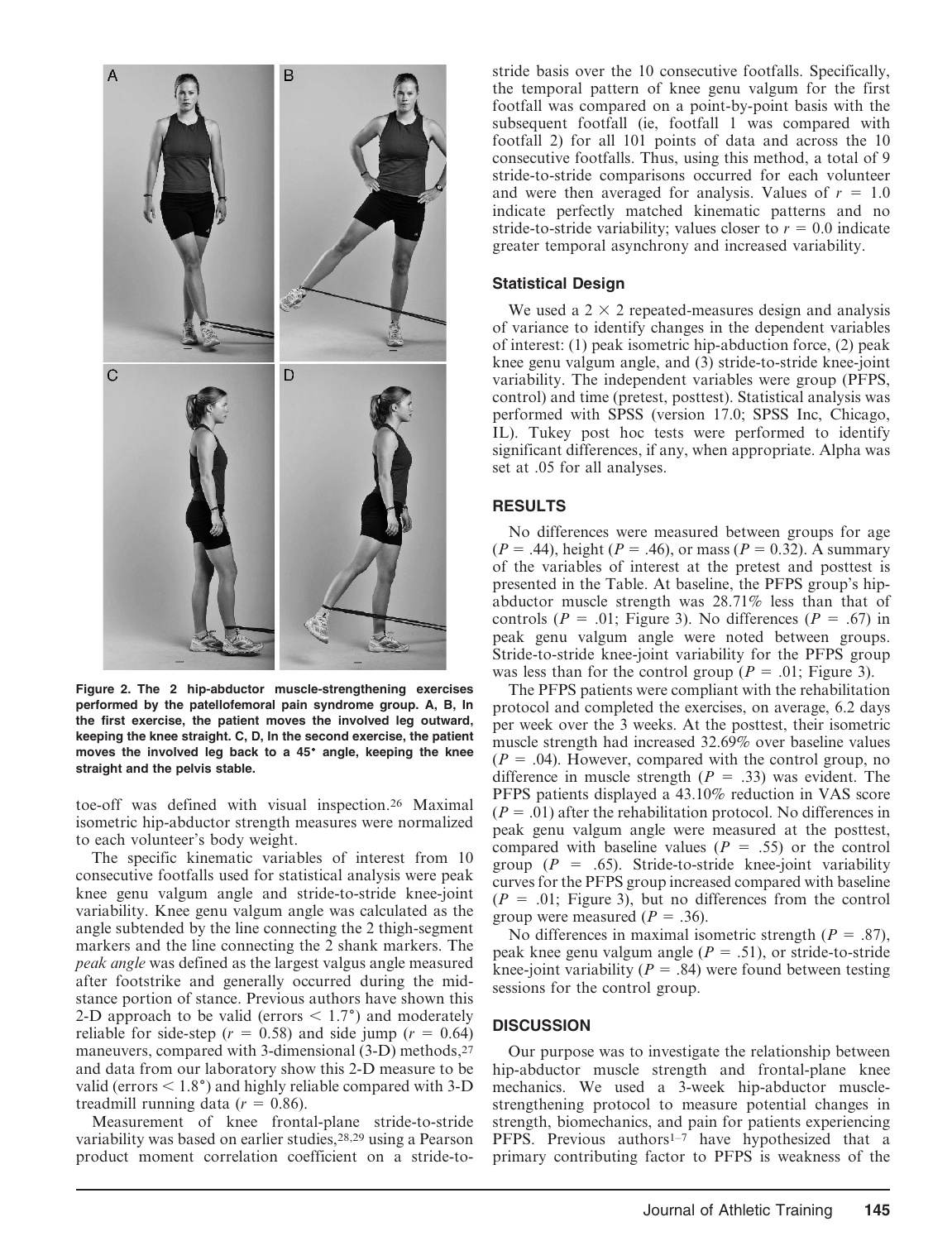Table. Variables of Interest for the Control and Patellofemoral Pain Syndrome Groups

|                                            | Control Group                       |                               |                                    |                               | Patellofemoral Pain Syndrome Group    |                               |                                       |                               |
|--------------------------------------------|-------------------------------------|-------------------------------|------------------------------------|-------------------------------|---------------------------------------|-------------------------------|---------------------------------------|-------------------------------|
|                                            | Pretraining                         |                               | Posttraining                       |                               | Pretraining                           |                               | Posttraining                          |                               |
| Variable                                   | Mean $\pm$ SD                       | 95%<br>Confidence<br>Interval | Mean $\pm$ SD                      | 95%<br>Confidence<br>Interval | Mean $\pm$ SD                         | 95%<br>Confidence<br>Interval | Mean $\pm$ SD                         | 95%<br>Confidence<br>Interval |
| Abductor muscle<br>strength, % of          |                                     |                               |                                    |                               |                                       |                               |                                       |                               |
| body weight<br>Genu valgum, °              | $18.11 \pm 3.89$<br>$2.67 \pm 1.19$ | 15.15, 21.07<br>0.40, 4.94    | $18.49 \pm 2.99$<br>$3.1 \pm 1.02$ | 15.76, 21.22<br>0.88, 5.32    | $12.91 \pm 4.12^a$<br>$3.71 \pm 1.38$ | 9.89, 15.93<br>1.39, 6.03     | $17.13 \pm 3.08$ b<br>$3.05 \pm 1.34$ | 14.37, 19.89<br>0.74, 5.36    |
| Consecutive<br>footfall                    |                                     |                               |                                    |                               |                                       |                               |                                       |                               |
| variability, r                             | $0.81 \pm 0.17$                     | 0.75.0.87                     | $0.83 \pm 0.15$                    | 0.78.0.88                     | $0.39 \pm 0.11^a$                     | 0.35, 0.43                    | $0.79 \pm 0.13^{\circ}$               | 0.75.0.83                     |
| Visual analoque<br>scale pain<br>score, cm |                                     |                               |                                    |                               | $5.80 \pm 2.10$                       | 5.10, 6.50                    | $3.30 \pm 1.90$                       | 2.67, 3.93                    |

<sup>a</sup> Value reduced compared with control group ( $P < .05$ ).<br><sup>b</sup> Value increased compared with prerehabilitation values ( $P < .05$ ).

hip musculature, including the abductors. However, few researchers have directly investigated this possibility.

In support of the first hypothesis, the PFPS patients exhibited 28.71% reduced maximal isometric hip-abductor muscle strength at baseline, compared with the control group. These results are similar to those of several other studies1–9,12,15–18 involving PFPS patients and indicate that weakness of the hip abductors may play a key role in the development of PFPS. We also hypothesized that over the 3-week rehabilitation protocol, hip-abductor muscle strength would increase. In support of this hypothesis, PFPS patients exhibited an average 32.69% improvement in strength. Authors of earlier strengthening studies6,14,30–32 reported 13% to 51% increases in hip-abductor strength after rehabilitation protocols that ranged from 6 to 14 weeks in length. Thus, the increase in abductor strength reported in the current study is comparable with previous findings.

We hypothesized that over the 3-week rehabilitation protocol, the level of pain experienced by the PFPS patients would decrease. In support of this hypothesis, the level of pain for 14 of the 15 patients decreased 40% over the course of the study. These results are in agreement with those of previous studies<sup>1–9,12,15–18</sup> whose authors also suggested that hip-abductor muscle weakness is a contributing factor in the development and treatment of PFPS and should be targeted in its treatment. An asset of our investigation is that the rehabilitation protocol consisted of exercises intended solely to increase the strength of the hip abductors. Thus, these results provide further evidence that hip-abductor muscle-strengthening exercises should be considered for preventing musculoskeletal injury and treating PFPS.

Tyler et al<sup>32</sup> examined the benefits of a hip-strengthening program on 35 patients diagnosed with PFPS. All volunteers participated in a 6-week intervention that consisted primarily of hip-strengthening exercises. Hip strength improved in 66% of the PFPS patients, which is consistent with our results. Based on a minimum decrease of 1.5 cm in the VAS scores, 21 patients (26 knees) had a successful outcome and 14 patients (17 knees) had an unsuccessful outcome. Interestingly, and in contrast to our results, these authors<sup>32</sup> reported that, based on their

statistical analysis, improvement in hip-abduction strength was unrelated to PFPS pain and treatment outcome. Thus, other muscles in addition to the hip abductors may be important in treating PFPS.31,32 Future studies involving a more comprehensive hip muscle-strengthening protocol are necessary to answer this question.

In such a short period of time, improvements in muscle strength are largely attributable to changes in neuromuscular activation of muscles and not to changes in musclefiber composition or hypertrophy.33,34 Previous authors33,34 have shown that after 10 or 14 days of daily strengthening, an increased number of motor units are recruited, concomitant with greater maximal voluntary contraction. These results support the notion that neural adaptation, not hip-abductor muscle-fiber hypertrophy, was primarily responsible for the increased strength exhibited by the PFPS participants after only 3 weeks of muscle strengthening.

Similar to earlier researchers, 2,3,8,9,11 we hypothesized that reduced hip-abductor muscle strength would result in a greater peak knee genu valgum angle when running and, thus, would contribute to the development of PFPS, because the hip abductors would not be able to adequately control hip adduction via eccentric contraction. However, no differences in peak knee genu valgum angle were measured between groups or across time.

To date, few investigators2,6,7,14 have evaluated the relationship between hip-abductor muscle strength and knee kinematics. Our findings are similar to those of Bolgla et al,7 who reported that 18 patients with PFPS had hip weakness but did not demonstrate altered hip or knee kinematics while descending stairs, compared with a control group. Yet our results contrast with those of Mascal et al.<sup>6</sup> In their case study, the participant who underwent a biomechanical assessment after a 14-week strengthening protocol demonstrated improved hip strength and reduced hip adduction (a component of knee genu valgum) during a step-down maneuver, compared with baseline values. Our findings also contrast with those of Dierks et al,2 who reported an inverse relationship between decreased hip-abductor muscle strength and increased hip adduction at the beginning and end of a prolonged run for PFPS patients.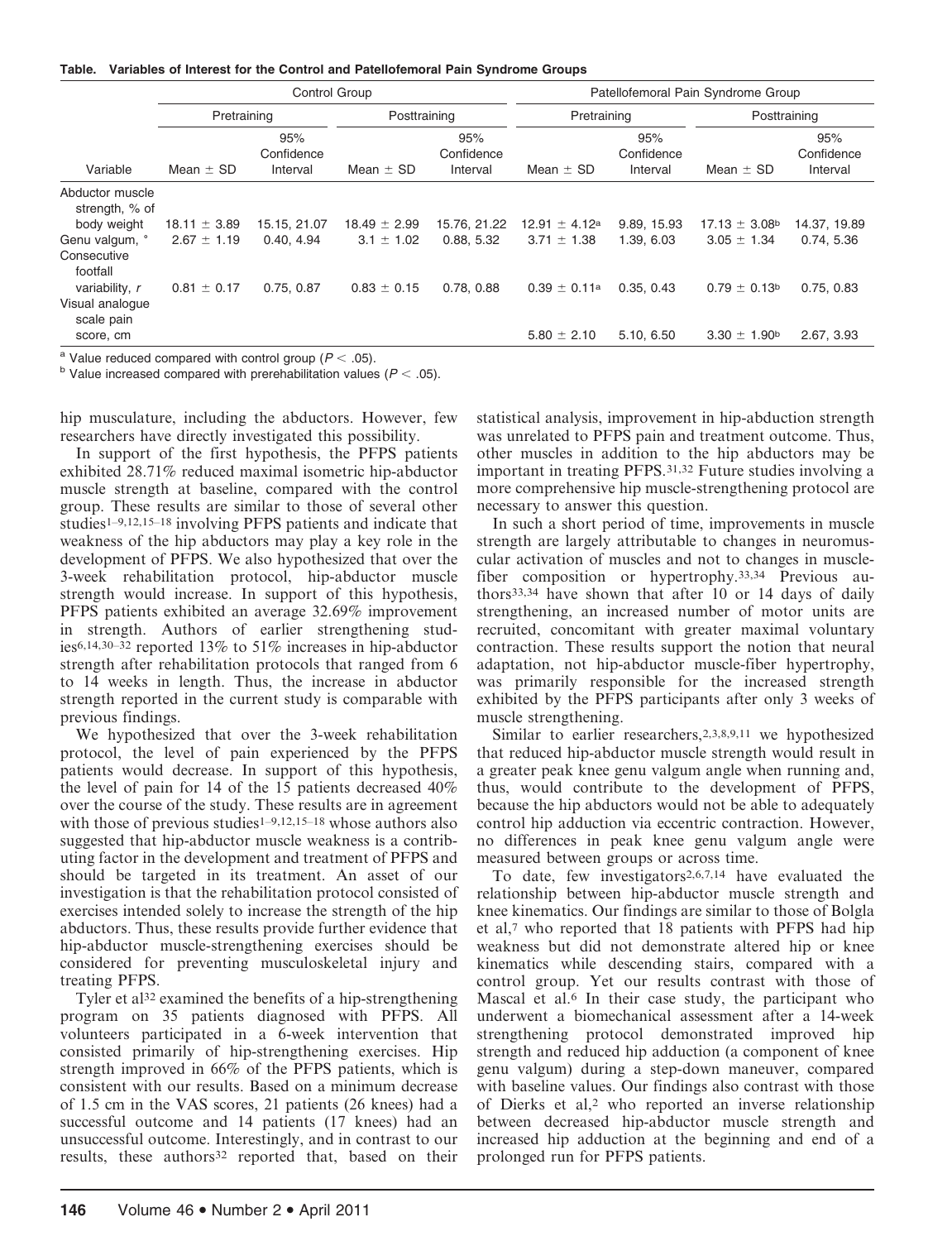

Figure 3. Representative example of reduced stride-to-stride knee-joint variability of movement patterns for a patient with patellofemoral pain syndrome before (A) and after (B) the 3-week rehabilitation protocol. The thin lines represent the 10 individual footfalls over the stance phase of running gait, and the thick, dark line is the ensemble average. Note how the overall patterns for the ensemble averages are similar, thus contributing to no measured differences in peak knee genu valgum angle.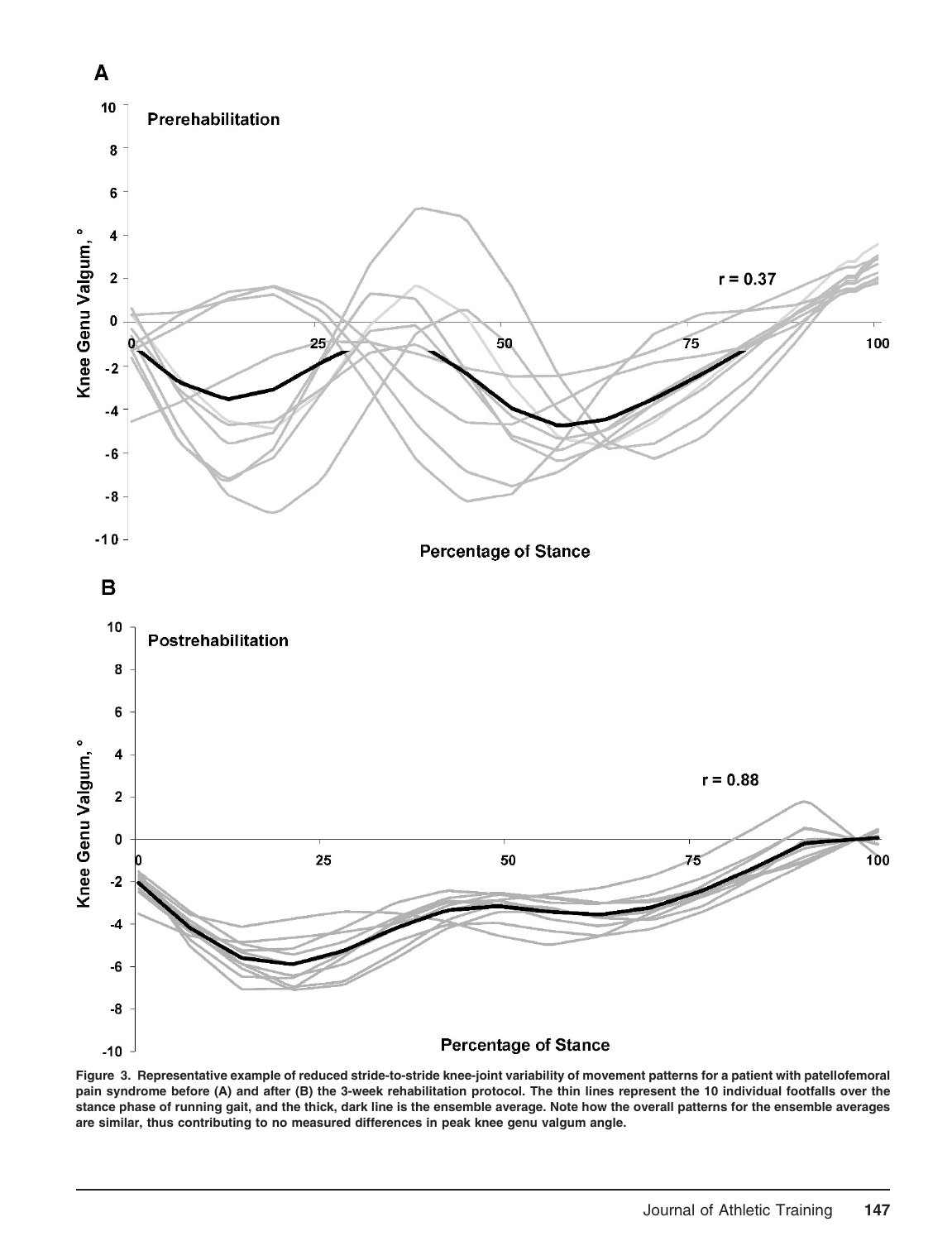The single-subject design and stair-descent method used by Mascal et al<sup>6</sup> make comparison of their results with ours difficult. We measured 2-D knee genu valgum angle, which is a combination of thigh adduction and shank abduction. Thus, comparison with studies of 3-D angles is challenging. In addition, Dierks et al2 used a fatigue protocol to determine the association between hip-abductor muscle strength and mechanics, whereas we used a musclestrengthening protocol. Future studies are therefore necessary to help resolve these conflicting data.

Based on the PFPS data reported by Hamill et al<sup>15</sup> and others, we hypothesized that over the 3-week rehabilitation protocol, stride-to-stride knee-joint variability would increase as pain-free status and more typical movement patterns were restored. However, at baseline we measured a marked increase in variability for the PFPS group compared with the control group. Moreover, we measured reductions in stride-to-stride knee-joint variability after the strengthening protocol.

Inspection of Figure 3 reveals that the PFPS group adopted a more consistent stride-to-stride kinematic pattern after the rehabilitation protocol. From a clinical perspective, it is reasonable to assume that restoring a more consistent and predictable movement pattern, concomitant with increased muscle strength and reduced pain, would be expected after such an exercise regime. By providing the knee joint with more consistent (ie, less variable) movement patterns on a stride-to-stride basis, it is possible that a more optimal environment is established, allowing for tissue healing and pain resolution. Additional clinical studies are necessary to answer these questions.

It is important to compare the methods used by Hamill et al15 with ours. They investigated intersegment coupling variability, whereas we assessed variability within a single joint. They theorized that increased movement variability from 2 lower extremity segments represents a healthy population and is necessary to help prevent injury. This theory can still be applied to our results because increased intersegmental coupling between the shank and thigh may have produced our observed reduction in single-joint motion. More research will address this question.

At the posttest, compared with their baseline values, all 15 PFPS patients increased muscle strength and demonstrated at least a 4-cm (33%) VAS drop in pain; in fact, 4 patients were pain free at 3 weeks. Reduced stride-to-stride knee-joint variability was seen in 13 of 15 patients. At the end of the study, we provided all patients with a more comprehensive rehabilitation program, including recommendations for stretching and strengthening exercises that focused on the low back, hip, knee, and ankle musculature. Anecdotally, we followed up after an additional 3 weeks of rehabilitation and learned that all patients were pain free and had returned to their preinjury running regimes.

Several limitations of this study are apparent. First, the biomechanical measures used a 2-D camera system, and knee motion occurs in 3 dimensions. Thus, using a 3-D motion system would provide more comprehensive data regarding the changes in pelvic and lower limb mechanics that occur as a result of muscle strengthening. However, previous authors27 have shown this 2-D approach to be valid and moderately reliable for side-step and side-jump maneuvers, and data from our laboratory show this 2-D measure to be valid and highly reliable compared with 3-D

measures during treadmill running. The control group exhibited no change in peak knee genu valgum angle over the 3 weeks, results similar to those of earlier investigations.<sup>7,14,22</sup> For example, Snyder et al<sup>14</sup> reported  $0.4^{\circ}$  and 1.4° changes in knee-abduction and hip-adduction excursion values, respectively, after a 6-week strengthening protocol. Moreover, the  $0.66^{\circ}$  and  $0.43^{\circ}$  differences we measured for the PFPS and control groups, respectively, are similar to those reported by Ferber et al,22 who investigated 3-D kinematics for test-retest reliability in healthy runners. These authors reported mean differences of  $0.64^{\circ}$  in peak knee adduction and  $1.64^{\circ}$  in peak hip adduction over 2 days. Thus, even though we used a 2-D analysis, our results are comparable with those of previous 3-D studies.

Second, because we had a standard camera placement and did not position it at a specific height from the ground relative to the participant's height or knee location (or both), perspective error was a possibility. However, our volunteers were all of the same approximate height, and given that our day-to-day values were similar to those of an earlier investigation,<sup>22</sup> we are confident that this concern was minimized. Next, the investigator was aware of the participant's group allocation (PFPS or control), and only the PFPS group performed the exercises, perhaps leading to bias during testing and analysis. However, using a standardized protocol for data collection and analysis for each measure reduced this bias. Also, future research involving a PFPS group that did not perform the exercises would be helpful to better understand how the exercises and subsequent increases in hip-abductor muscle strength influenced movement mechanics. In addition, the groups were not matched for number of participants or sex. However, no differences in age, height, or mass were measured between the groups, and all study participants were recreational runners, indicating that the groups were similar. The volunteers performed a simple running task that lasted a relatively brief period of time, and all ran at the same speed. This procedure may not have been strenuous enough to reveal changes in lower extremity mechanics, so future studies involving running to fatigue, similar to the protocol of Dierks et al,<sup>2</sup> may be beneficial. Furthermore, the running speed chosen was a comfortable pace for all participants and was similar to their own regular running paces on a treadmill and compared with previous studies. Next, the number of patients and length of the rehabilitation protocol were limited. A study with a larger control population matched for age, sex, mass, and mileage or a longer and more comprehensive rehabilitation protocol (or both) may reveal different results, especially with respect to changes in knee genu valgum mechanics. Lastly, we measured isometric muscle-force output, which is not a direct measure of hip-abductor muscle strength and does not necessarily reflect the dynamic concentric and eccentric muscle contractions involved in running.

# **CONCLUSIONS**

A 3-week hip-abductor muscle-strengthening protocol was effective in increasing muscle strength and decreasing the level of pain and stride-to-stride knee-joint variability in individuals with PFPS. These results also indicate that stride-to-stride knee-joint variability may be a better